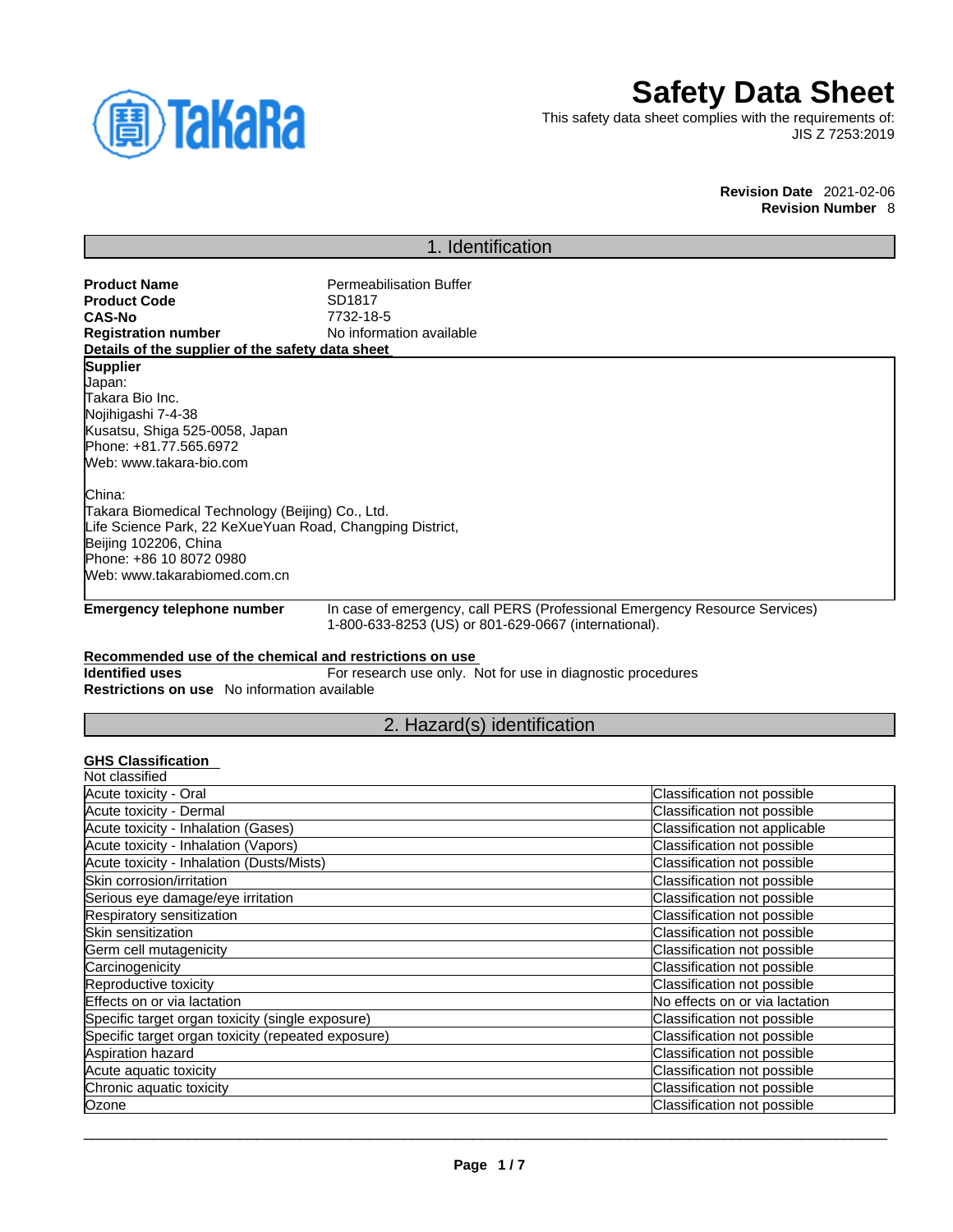#### **GHS label elements**

**Hazard Statements**  Not classified

**Prevention**

• Not applicable

**Response** • Not applicable **Storage** • Not applicable **Disposal** • Not applicable

**Other hazards** 

No information available.

3. Composition/information on ingredients

**Pure substance/mixture** Mixture<br>CAS-No 7732-18

**CAS-No** 7732-18-5

**Pollutant Release and Transfer Registry (PRTR)** Not applicable

**Industrial Safety and Health Law**  ISHL Notifiable Substances

Not applicable

Harmful Substances Whose Names Are to be Indicated on the Label Not applicable

**Poisonous and Deleterious Substances Control Law** Not applicable

#### 4. First-aid measures

| In case of inhalation                                 | Remove to fresh air.                                                                                                    |
|-------------------------------------------------------|-------------------------------------------------------------------------------------------------------------------------|
| In case of skin contact                               | Wash skin with soap and water.                                                                                          |
| In case of eye contact                                | Rinse thoroughly with plenty of water for at least 15 minutes, lifting lower and upper eyelids.<br>Consult a physician. |
| In case of ingestion                                  | Clean mouth with water and drink afterwards plenty of water.                                                            |
| Most important symptoms/effects,<br>acute and delayed | No information available.                                                                                               |
| Note to physicians                                    | Treat symptomatically.                                                                                                  |

5. Fire-fighting measures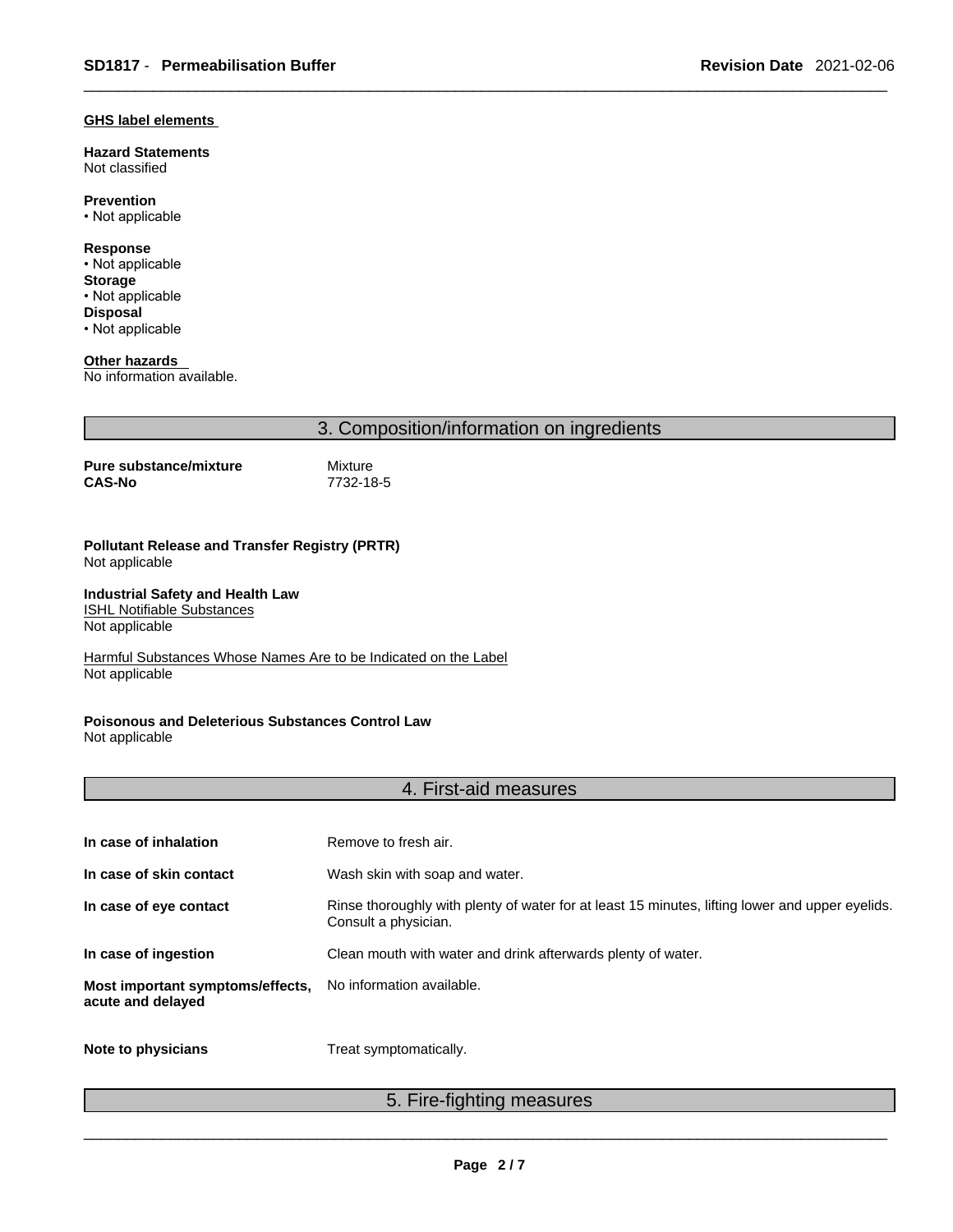| <b>Suitable Extinguishing Media</b>                               | Use extinguishing measures that are appropriate to local circumstances and the<br>surrounding environment.                            |
|-------------------------------------------------------------------|---------------------------------------------------------------------------------------------------------------------------------------|
| Unsuitable extinguishing media                                    | Do not scatter spilled material with high pressure water streams.                                                                     |
| Specific hazards arising from the<br>chemical                     | No information available.                                                                                                             |
| <b>Special Extinguishing Media</b><br><b>Large Fire</b>           | Cool drums with water spray.<br>CAUTION: Use of water spray when fighting fire may be inefficient.                                    |
| Special protective equipment and<br>precautions for fire-fighters | Firefighters should wear self-contained breathing apparatus and full firefighting turnout<br>gear. Use personal protection equipment. |

## 6. Accidental release measures

| Personal precautions, protective<br>equipment and emergency<br>procedures | Ensure adequate ventilation.                                                         |
|---------------------------------------------------------------------------|--------------------------------------------------------------------------------------|
| For emergency responders                                                  | Use personal protection recommended in Section 8.                                    |
| <b>Environmental precautions</b>                                          | See Section 12 for additional Ecological Information.                                |
| <b>Methods for containment</b>                                            | Prevent further leakage or spillage if safe to do so.                                |
| Methods for cleaning up                                                   | Pick up and transfer to properly labeled containers.                                 |
| <b>Prevention of secondary hazards</b>                                    | Clean contaminated objects and areas thoroughly observing environmental regulations. |

# 7. Handling and storage

| <b>Handling</b><br>Advice on safe handling | Handle in accordance with good industrial hygiene and safety practice.   |
|--------------------------------------------|--------------------------------------------------------------------------|
| <b>Storage</b>                             |                                                                          |
| <b>Storage Conditions</b>                  | Keep containers tightly closed in a dry, cool and well-ventilated place. |

|                                                                                | 8. Exposure controls/personal protection                                                                                                                                               |
|--------------------------------------------------------------------------------|----------------------------------------------------------------------------------------------------------------------------------------------------------------------------------------|
| <b>Engineering controls</b>                                                    | <b>Showers</b><br>Eyewash stations                                                                                                                                                     |
| <b>Exposure guidelines</b>                                                     | Ventilation systems.<br>This product, as supplied, does not contain any hazardous materials with occupational<br>exposure limits established by the region specific regulatory bodies. |
| <b>Biological occupational exposure</b><br>limits                              | This product, as supplied, does not contain any hazardous materials with biological limits<br>established by the region specific regulatory bodies                                     |
| <b>Environmental exposure controls</b><br><b>Personal Protective Equipment</b> | No information available.                                                                                                                                                              |
| <b>Respiratory protection</b>                                                  | No protective equipment is needed under normal use conditions. If exposure limits are<br>exceeded or irritation is experienced, ventilation and evacuation may be required.            |
| Eye/face protection<br>Skin and body protection                                | No special protective equipment required.<br>No special protective equipment required.                                                                                                 |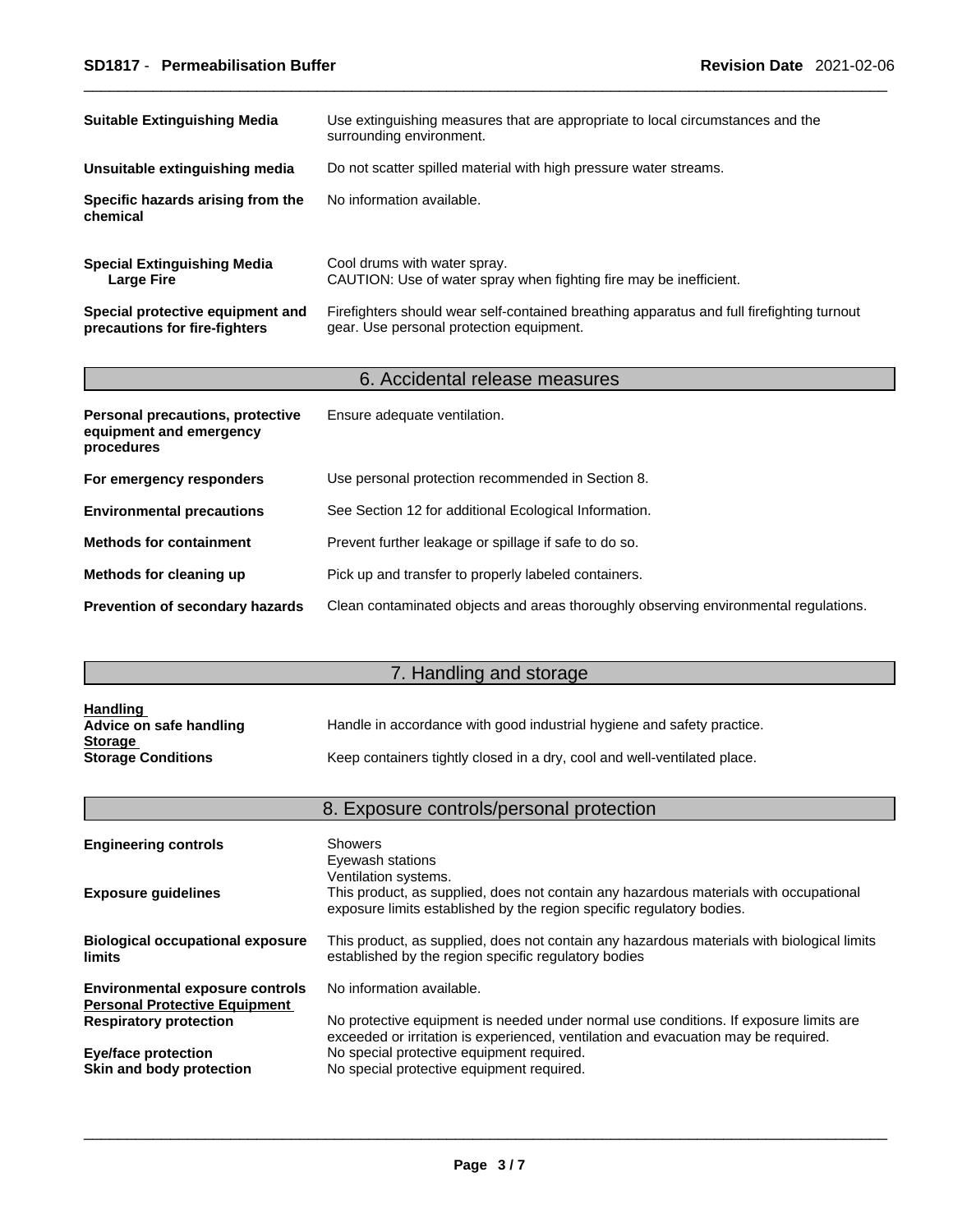#### 9. Physical and chemical properties

#### **Information on basic physical and chemical properties**

| Appearance            | Clear, colorless         |
|-----------------------|--------------------------|
| <b>Physical state</b> | Liauid                   |
| Color                 | Clear                    |
| Odor                  | Odorless                 |
| <b>Odor Threshold</b> | No information available |

**Property Remarks • Property Remarks • Method Melting point / freezing point**  $\blacksquare$  **Melting point** No information available **Boiling point/boiling range (°C)** and the set of the set of the No information available **Flammability (solid, gas)** No information available **Upper/lower flammability or explosive limits Upper flammability limit: Lower flammability limit: Flash point** ASTM D 56 **Evaporation Rate**<br> **Autoignition temperature**<br> **Autoignition temperature**<br> **Autoignition available Autoignition temperature**<br> **Decomposition temperature** Noinformation available<br>
No information available **Decomposition temperature pH pH pH** *pH pH pH pH pH pH pH pH pH pH pH pH pH pH pH pH pH pH pH pH pH pH pH pH pH pH pH pH pH pH* **Viscosity Kinematic viscosity Notifically** No information available **Dynamic Viscosity No information available** No information available **Water solubility No information available No information available Solubility in other solvents intervalsed** No information available **Partition Coefficient (n-octanol/water) Vapor pressure**<br> **Vapor density**<br> **Vapor density**<br> **Vapor density Vapor density**<br> **Vapor density**<br> **Relative density**<br> **Relative density Particle characteristics Particle Size Distribution**

No information available

**Relative density** No information available

**Not applicable** Not applicable

#### **Other information**

**Oxidizing properties** 

**Explosive properties**<br> **Oxidizing properties**<br>
No information available

#### 10. Stability and reactivity

| Reactivity                             | No information available.                                                         |
|----------------------------------------|-----------------------------------------------------------------------------------|
| Chemical stability                     | Stable under normal conditions.                                                   |
| Possibility of hazardous reactions     | None under normal processing.                                                     |
| Incompatible materials                 | None known based on information supplied.                                         |
|                                        | <b>Hazardous Decomposition Products</b> None known based on information supplied. |
| <b>Explosion Data</b>                  |                                                                                   |
| Sensitivity to static discharge        | None.                                                                             |
| Sensitivity to mechanical impact None. |                                                                                   |

11. Toxicological information

#### **Acute toxicity**

**Numerical measures of toxicity - Product Information**

0.81 % of the mixture consists of ingredient(s) of unknown acute oral toxicity

0.81 % of the mixture consists of ingredient(s) of unknown acute dermal toxicity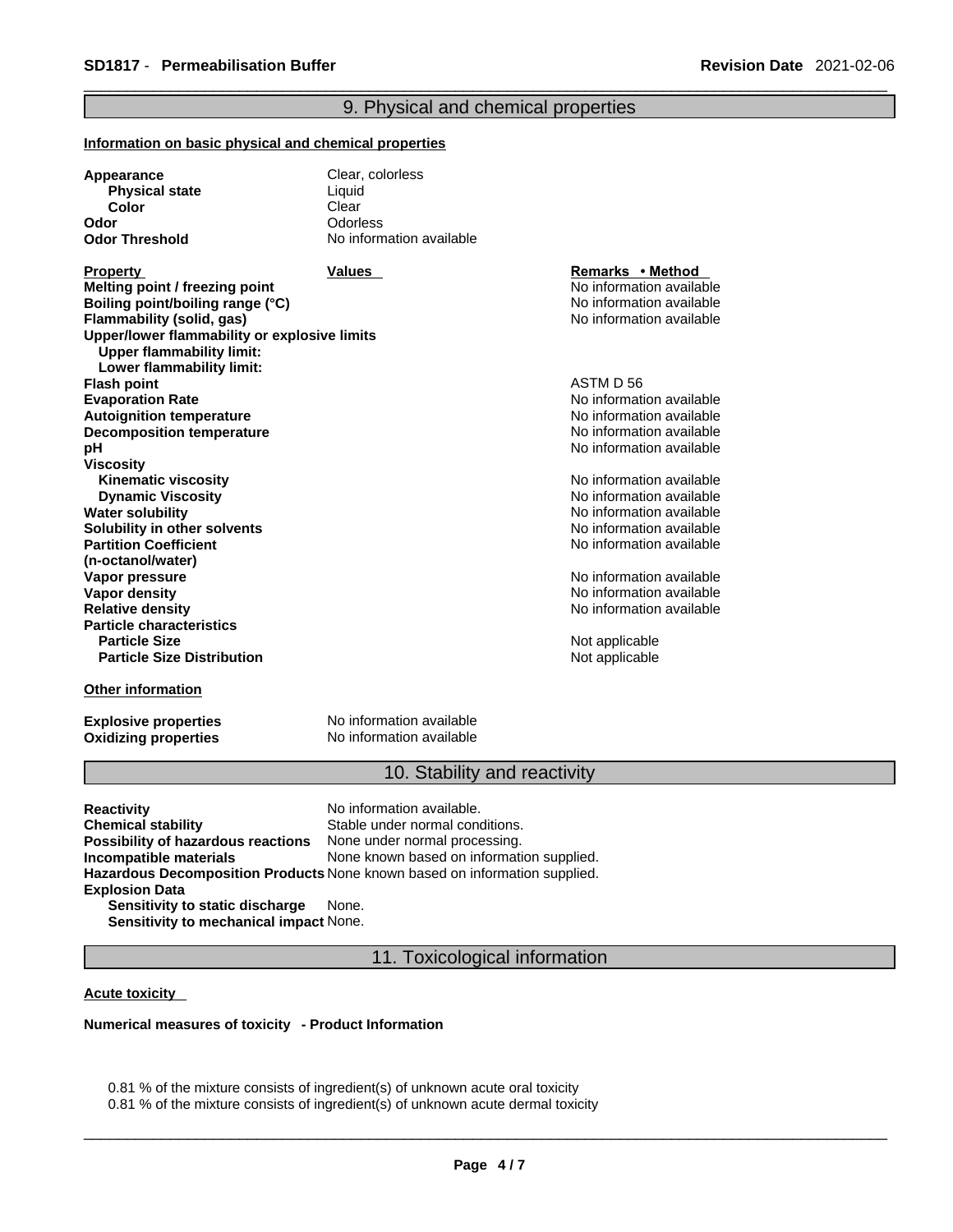0.81 % of the mixture consists of ingredient(s) of unknown acute inhalation toxicity (gas)

0.81 % of the mixture consists of ingredient(s) of unknown acute inhalation toxicity (vapor)

0.81 % of the mixture consists of ingredient(s) of unknown acute inhalation toxicity (dust/mist)

| <b>Symptoms</b>                   | No information available.                                                                      |
|-----------------------------------|------------------------------------------------------------------------------------------------|
| <b>Product Information</b>        |                                                                                                |
| Ingestion                         | Specific test data for the substance or mixture is not available.                              |
| Inhalation                        | Specific test data for the substance or mixture is not available.                              |
| <b>Skin contact</b>               | Specific test data for the substance or mixture is not available.                              |
| Eye contact                       | Specific test data for the substance or mixture is not available.                              |
| <b>Skin corrosion/irritation</b>  | Based on available data, the classification criteria are not met. Classification not possible. |
| Serious eye damage/eye irritation | Based on available data, the classification criteria are not met. Classification not possible. |
| Respiratory or skin sensitization | Classification not possible.                                                                   |
| Germ cell mutagenicity            | Based on available data, the classification criteria are not met. Classification not possible. |
| Carcinogenicity                   | Based on available data, the classification criteria are not met. Classification not possible. |
| <b>Reproductive toxicity</b>      | Based on available data, the classification criteria are not met. Classification not possible. |
| <b>STOT - single exposure</b>     | Based on available data, the classification criteria are not met. Classification not possible. |
| <b>STOT - repeated exposure</b>   | Based on available data, the classification criteria are not met. Classification not possible. |
| <b>Aspiration hazard</b>          | Based on available data, the classification criteria are not met. Classification not possible. |

| 12. Ecological information        |                                                                                                  |  |
|-----------------------------------|--------------------------------------------------------------------------------------------------|--|
| <b>Ecotoxicity</b>                | Classification not possible.                                                                     |  |
| Percentage for unknown<br>hazards | 0.81 % of the mixture consists of component(s) of unknown hazards to the aquatic<br>environment. |  |
| Persistence and degradability     | No information available.                                                                        |  |
| <b>Bioaccumulation</b>            | No information available.                                                                        |  |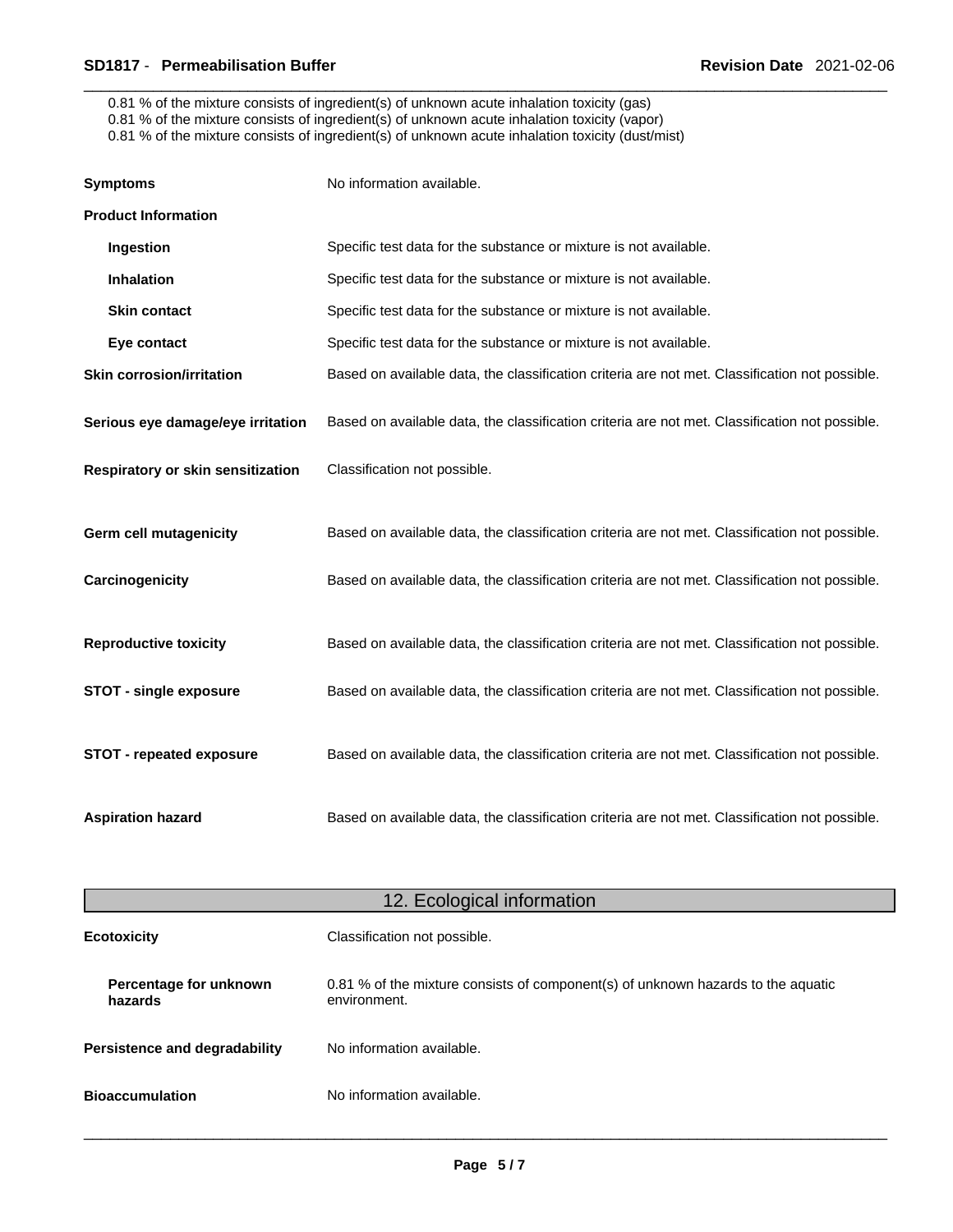#### \_\_\_\_\_\_\_\_\_\_\_\_\_\_\_\_\_\_\_\_\_\_\_\_\_\_\_\_\_\_\_\_\_\_\_\_\_\_\_\_\_\_\_\_\_\_\_\_\_\_\_\_\_\_\_\_\_\_\_\_\_\_\_\_\_\_\_\_\_\_\_\_\_\_\_\_\_\_\_\_\_\_\_\_\_\_\_\_\_\_\_\_\_ **SD1817** - **Permeabilisation Buffer Revision Date** 2021-02-06

| Hazardous to the ozone layer<br>Other adverse effects                                                            | Classification not possible. Based on available data, the classification criteria are not met.<br>No information available. |  |
|------------------------------------------------------------------------------------------------------------------|-----------------------------------------------------------------------------------------------------------------------------|--|
|                                                                                                                  | 13. Disposal considerations                                                                                                 |  |
| Waste from residues/unused<br>products                                                                           | Dispose of in accordance with local regulations. Dispose of waste in accordance with<br>environmental legislation.          |  |
| <b>Contaminated packaging</b>                                                                                    | Do not reuse empty containers.                                                                                              |  |
|                                                                                                                  | 14. Transport information                                                                                                   |  |
| <b>IMDG</b>                                                                                                      | Not regulated                                                                                                               |  |
| <b>ADR</b>                                                                                                       | Not regulated                                                                                                               |  |
| <b>IATA</b>                                                                                                      | Not regulated                                                                                                               |  |
| Japan                                                                                                            | Not regulated                                                                                                               |  |
|                                                                                                                  | 15. Regulatory information                                                                                                  |  |
| <b>National regulations</b>                                                                                      |                                                                                                                             |  |
| <b>Pollutant Release and Transfer Registry (PRTR)</b><br>Not applicable                                          |                                                                                                                             |  |
| <b>Industrial Safety and Health Law</b><br>Not applicable<br><b>ISHL Notifiable Substances</b><br>Not applicable |                                                                                                                             |  |

**Poisonous and Deleterious Substances Control Law** Not applicable

**Fire Service Law:** Not applicable

**Act on the Evaluation of Chemical Substances and Regulation of Their Manufacture, etc. (CSCL)** Not applicable

**Act on Prevention of Marine Pollution and Maritime Disaster** Not applicable

**International Regulations**

**The Stockholm Convention on Persistent Organic Pollutants** Not applicable

**The Rotterdam Convention** Not applicable

**International Inventories IECSC** .

 **Legend:** 

**TSCA** - United States Toxic Substances Control Act Section 8(b) Inventory **DSL/NDSL** - Canadian Domestic Substances List/Non-Domestic Substances List  **EINECS/ELINCS** - European Inventory of Existing Chemical Substances/European List of Notified Chemical Substances **ENCS** - Japan Existing and New Chemical Substances **IECSC** - China Inventory of Existing Chemical Substances **KECL** - Korean Existing and Evaluated Chemical Substances **PICCS** - Philippines Inventory of Chemicals and Chemical Substances